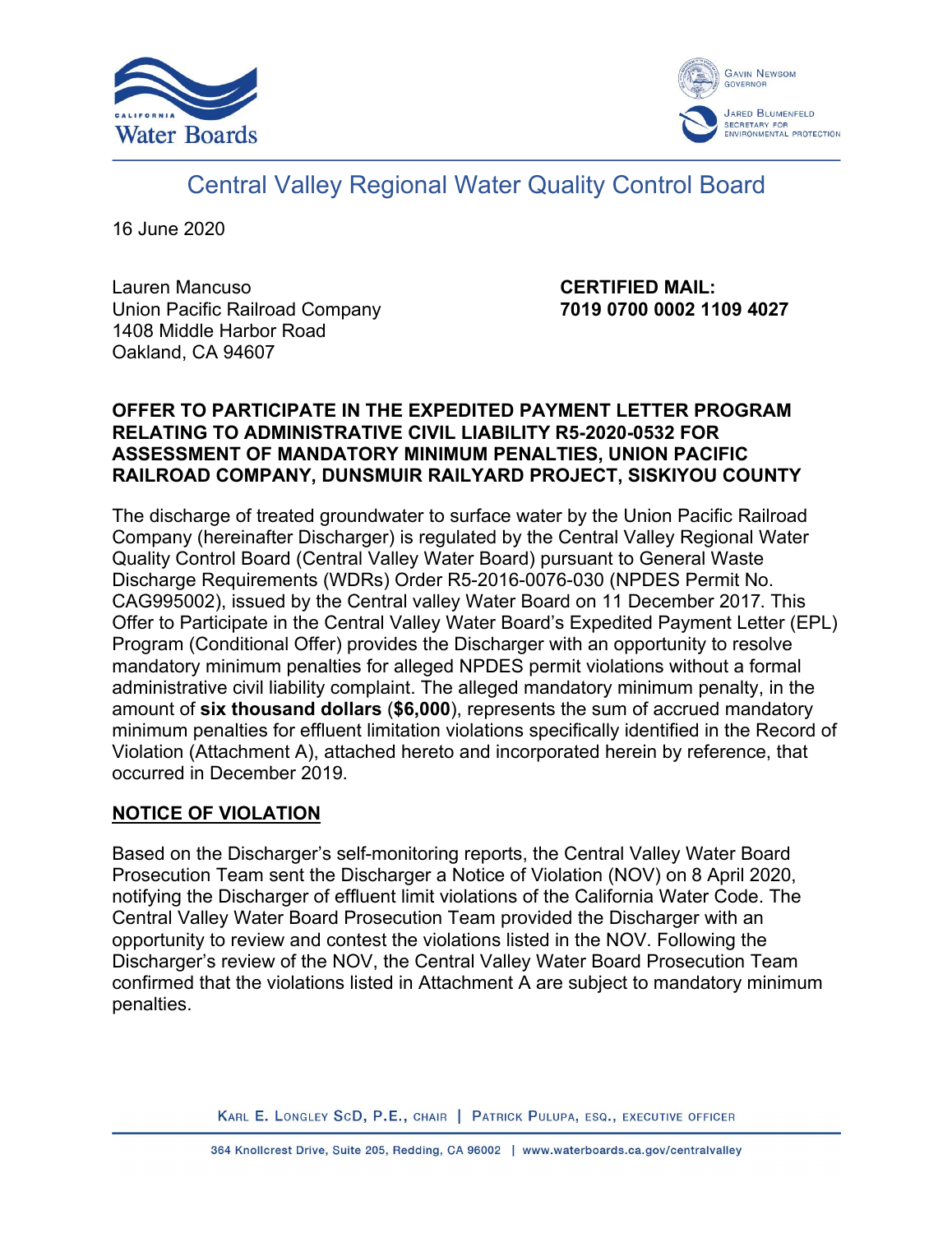# **STATUTORY LIABILITY**

Water Code sections 13385(h) and (i) require the assessment of a mandatory minimum penalty of \$3,000 for each specified serious and chronic effluent limit violation. The Discharger may also be subject to discretionary administrative civil liabilities pursuant to Water Code section 13385(c) of up to \$10,000 for each day in which the violation occurs, and \$10 for each gallon discharged but not cleaned up in excess of 1,000 gallons. These mandatory minimum penalties and discretionary administrative civil liabilities may be assessed by the Central Valley Water Board beginning with the date that the violations first occurred. The formal enforcement action that the Central Valley Water Board uses to assess such liability is an administrative civil liability complaint, although the Central Valley Water Board may instead refer such matters to the Attorney General's Office for prosecution. If referred to the Attorney General for prosecution, the Superior Court may assess up to \$25,000 for each day in which the violation occurs, and \$25 for each gallon discharged but not cleaned up in excess of 1,000 gallons.

## **SETTLEMENT OFFER**

The Discharger can avoid the issuance of a formal enforcement action and settle the alleged violations identified in Attachment A by participating in the EPL Program.

To promote resolution of these violations, the Central Valley Water Board Prosecution Team makes this Conditional Offer. The Central Valley Water Board Prosecution Team proposes to resolve these violations without the issuance of a formal enforcement action through this Conditional Offer assessing **six thousand dollars (\$6,000)** in mandatory minimum penalties. If the Discharger accepts this proposal, subject to the conditions below, the Central Valley Water Board Prosecution Team will accept that payment in settlement of any enforcement action that would otherwise arise out of the violations identified in Attachment A. Accordingly, the Central Valley Water Board Prosecution Team will forego issuance of a formal administrative civil liability complaint, will not refer the violations to the Attorney General, and will waive its right to seek additional discretionary civil liabilities for the violations identified in Attachment A. The Conditional Offer does not address or resolve liability for any violation that is not specifically identified in Attachment A, regardless of the date that the violation occurred.

If the Discharger accepts this Conditional Offer, please complete and return the enclosed "Acceptance of Conditional Resolution and Waiver of Right to Hearing; (proposed) Order" (Acceptance and Waiver) on or before **16 July 2020**. The Acceptance and Waiver constitutes a settlement of the violations specifically identified in Attachment A.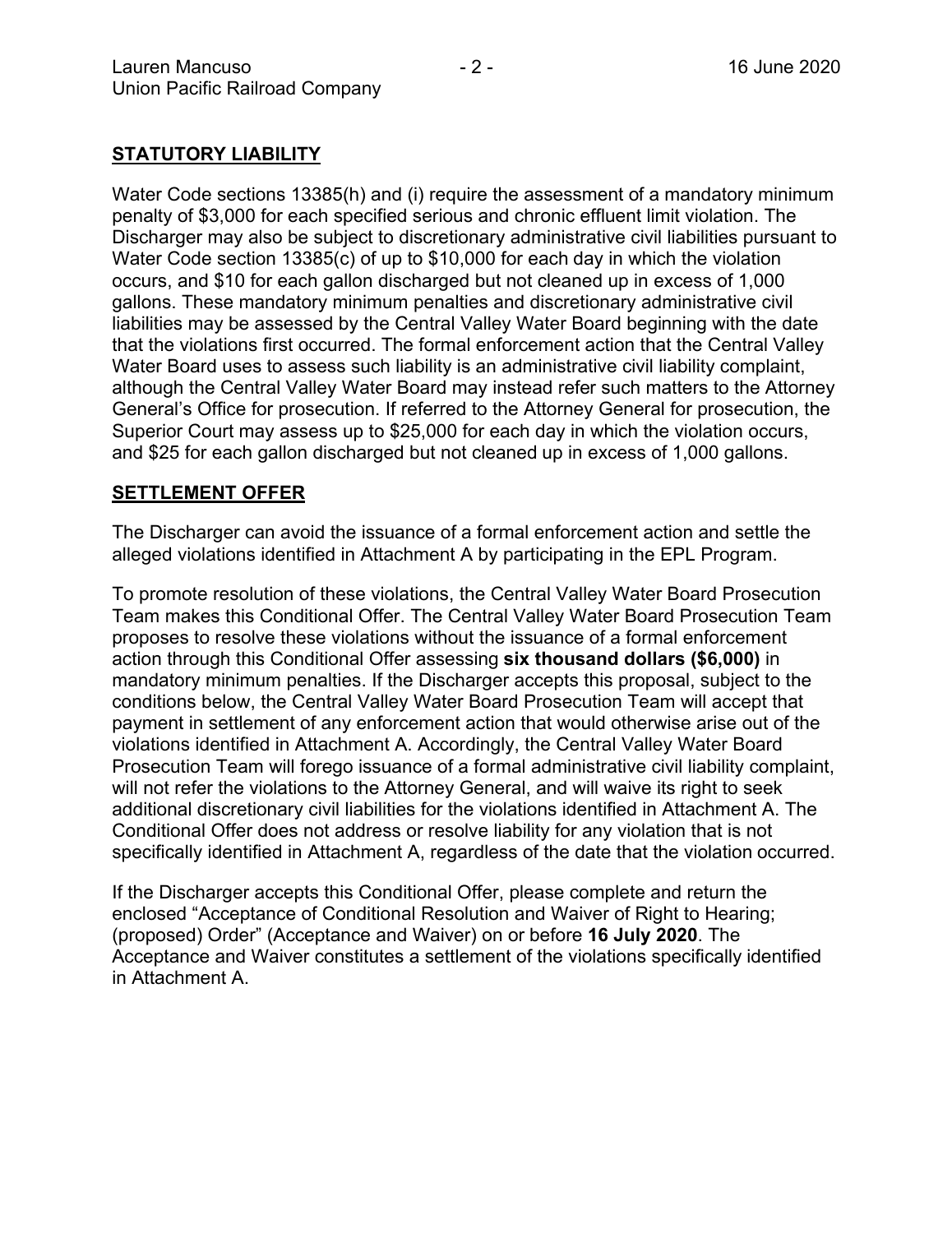#### **CONDITIONS FOR CENTRAL VALLEY WATER BOARD ACCEPTANCE OF RESOLUTION**

Federal regulations require the Central Valley Water Board to publish and allow the public thirty (30) days to comment on any settlement of an enforcement action addressing NPDES permit violations (40 C.F.R. section 123.27(d)(2)(iii)). [Notice of this](https://www.waterboards.ca.gov/centralvalley/board_decisions/tentative_orders/)  [settlement](https://www.waterboards.ca.gov/centralvalley/board_decisions/tentative_orders/)(https://www.waterboards.ca.gov/centralvalley/board\_decisions/tentative\_ord ers/) will be published on the Central Valley Water Board's website.

If no comments are received within the 30-day comment period, and unless there are new material facts that become available to the Central Valley Water Board, the Executive Officer or his designee will execute the Acceptance and Waiver as a stipulated order assessing the uncontested mandatory minimum penalty amount pursuant to Water Code sections 13385.

However, if significant comments are received in opposition to the settlement, this Conditional Offer may be withdrawn. In that case, the Discharger's waiver pursuant to the Acceptance and Waiver will be void and the violations will be addressed in an administrative civil liability hearing. At the hearing, the Discharger will be free to make arguments to any of the alleged violations, and the Discharger's prior agreement to accept this Conditional Offer will be treated as a settlement communication and will not in any way be binding or used as evidence against the Discharger. The Discharger will be provided with further information on the administrative civil liability hearing process.

If the Discharger chooses to sign the Acceptance and Waiver, full payment of the assessed amount may be submitted with the waiver. However, full payment of the assessed amount shall be due no later than thirty (30) calendar days after the date the Acceptance and Waiver is executed by the Executive Officer. In accordance with California Water Code section 13385(n)(1) and California Water Code section 13385.1(c)(1), funds collected for violations of effluent limitations and reporting requirements pursuant to section 13385 and 13385.1 shall be deposited in the State Water Pollution Cleanup and Abatement Account. Accordingly, the \$6,000 liability shall be paid by cashier's or certified check made out to the "State Water Pollution Cleanup and Abatement Account". Failure to pay the full penalty within the required time period may subject the Discharger to further liability.

The Discharger shall indicate on the check the number of this EPL and send it to the State Water Resources Control Board, Accounting Office, Attn: EPL R5-2020-0532 Payment, PO Box 1888, Sacramento, California, 95812-1888. The waiver and a copy of the check must also be mailed to the Central Valley Water Board at 364 Knollcrest Drive, Suite 205, Redding, CA, 96002 attention to Michael Collins.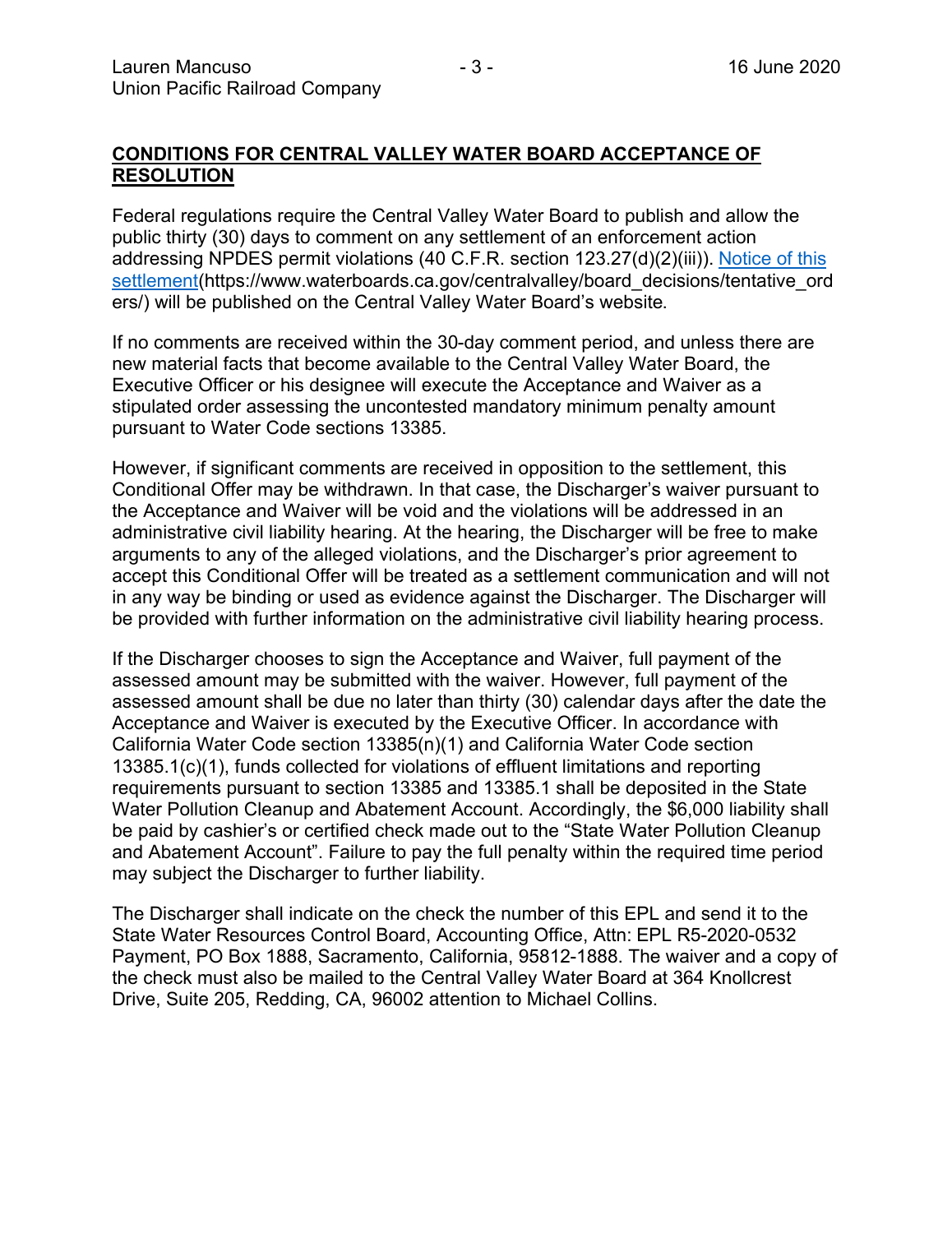If you have any questions or comments regarding this Settlement Offer, please contact Michael Collins at (530) 224-4785 or [Michael.Collins@waterboards.ca.gov](mailto:michael.collins@waterboards.ca.gov).

\_Original Signed By*\_\_\_\_* CLINT E. SNYDER, P.G. Assistant Executive Officer

Enclosures (2): Attachment A Record of Violations Acceptance of Conditional Resolution and Waiver of Right to Hearing

cc via email:

Eric Magnan, USEPA, Region 9, San Francisco David Boyers, Office of Enforcement, SWRCB, Sacramento Julie Macedo, Office of Enforcement, SWRCB, Sacramento Patrick Pulupa, Central Valley Water Board Advisory Team, Rancho Cordova Jessica Jahr, Office of Chief Counsel, SWRCB, Sacramento Adam Laputz, Central Valley Water Board Advisory Team, Rancho Cordova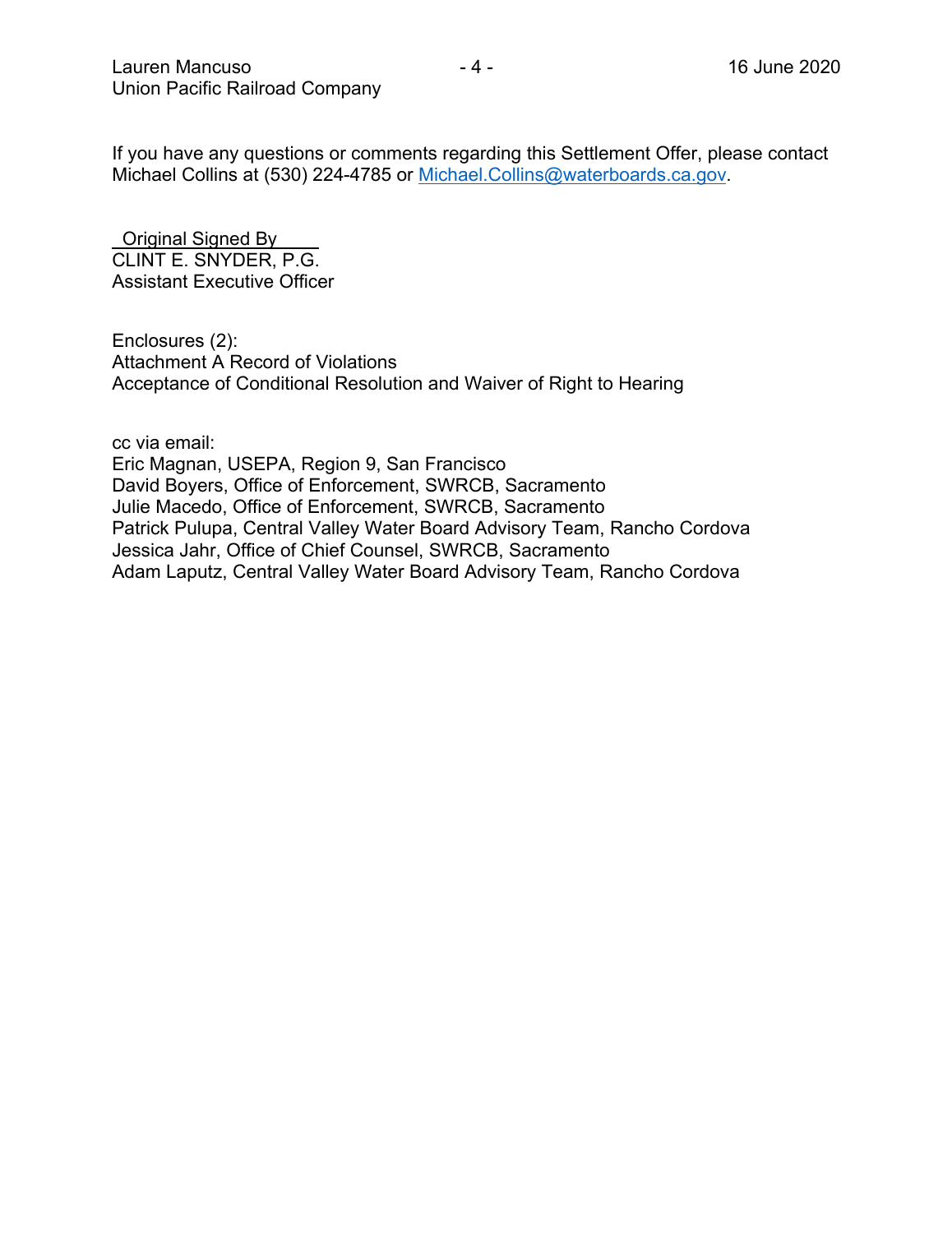# ATTACHMENT A TO SETTLEMENT OFFER NUMBER. R5-2020-0532

## Record of Violations Subject to Mandatory Minimum Penalties

#### **UNION PACIFIC RAILROAD COMPANY DUNSMUIR RAILYARD PROJECT RECORD OF VIOLATIONS (December 2019) MANDATORY MINIMUM PENALTIES (Data reported under Monitoring and Reporting Program No. R5-2016-0076-030)**

The following table lists the alleged violations subject to mandatory minimum penalties (MMPs), pursuant to Water Code section 13385(h) and (i).

## **Table A - Violations subject to mandatory minimum penalties**

| Item | Date       | <b>Parameter</b>             | Units     | Limit | <b>Measured</b> | <b>Period</b>     | <b>Violation</b><br><b>Type</b> | <b>MMP</b><br><b>Type</b> | <b>CIWQS</b> |
|------|------------|------------------------------|-----------|-------|-----------------|-------------------|---------------------------------|---------------------------|--------------|
|      | 12/16/2019 | Total<br>Recoverable<br>Lead | µg/L      | 1.8   | 45.7            | <b>Final MDEL</b> | CAT <sub>2</sub>                | <b>SIG</b>                | 1072325      |
| റ    | 12/31/2019 | Total<br>Recoverable<br>∟ead | $\mu$ g/L | 0.88  | 45.7            | <b>Final AMEL</b> | CAT <sub>2</sub>                | <b>SIG</b>                | 1072326      |

#### **Table B - Expedited payment amount violations summary**

| <b>VIOLATIONS AS OF:</b>                    | <b>May 2020</b> |
|---------------------------------------------|-----------------|
| <b>Group I Serious Violations:</b>          |                 |
| <b>Group II Serious Violations:</b>         |                 |
| Non-Serious Violations Not Subject to MMPs: |                 |
| Non-serious Violations Subject to MMPs:     |                 |
| <b>Total Violations Subject to MMPs:</b>    |                 |

# **Mandatory Minimum Penalty Amount for Effluent Limit Violation(s)**

2 Serious Violation(s) x \$3,000 Violation = \$6,000

Total Expedited Payment Amount = \$6,000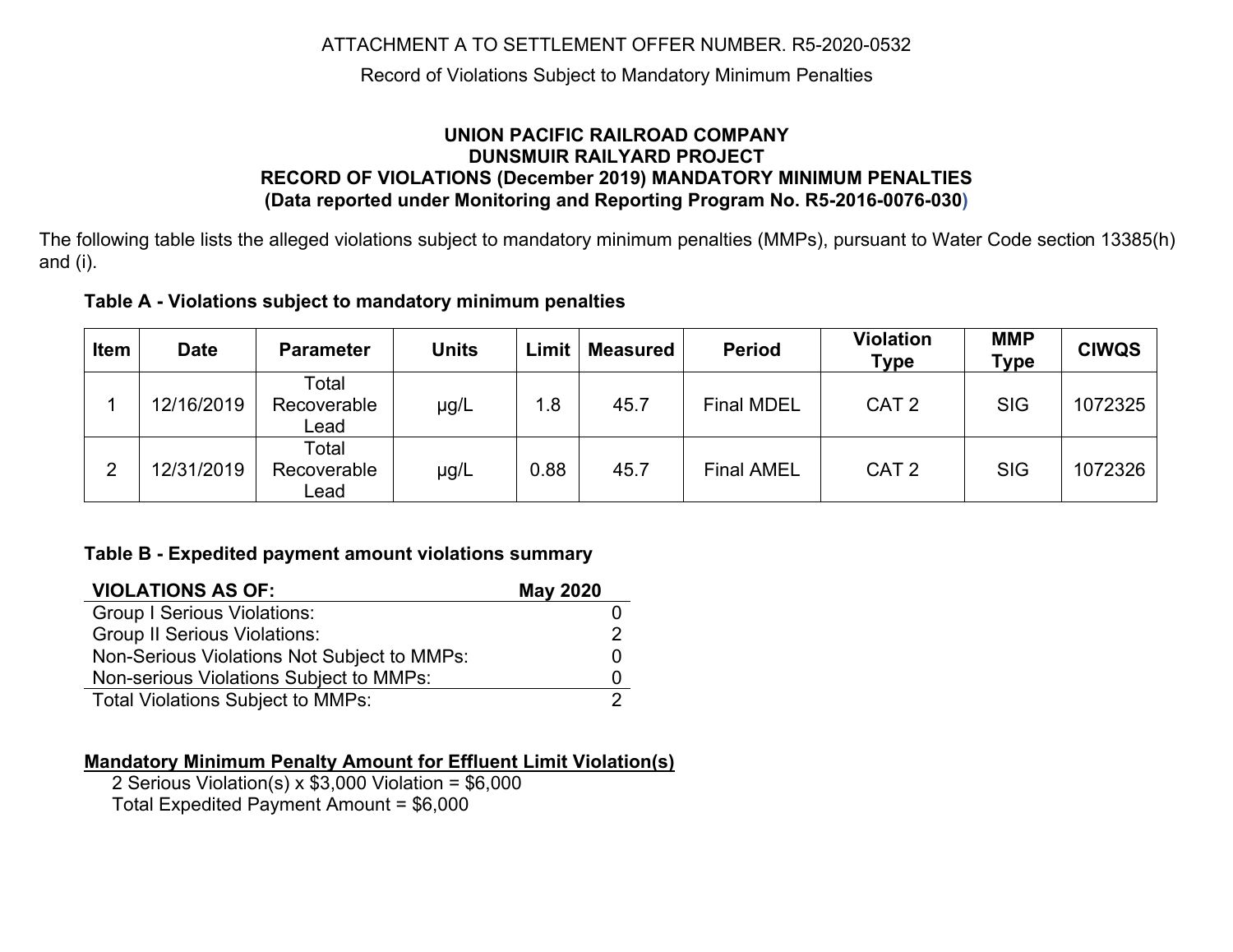# ATTACHMENT A TO SETTLEMENT OFFER NUMBER. R5-2020-0532

# Record of Violations Subject to Mandatory Minimum Penalties

# **Table C - Definitions**

| <b>Abbreviation</b> | <b>Description</b>                                                                                                                                                                                                                                               |
|---------------------|------------------------------------------------------------------------------------------------------------------------------------------------------------------------------------------------------------------------------------------------------------------|
| CAT <sub>1</sub>    | Violation of effluent limitation for Group I pollutant.                                                                                                                                                                                                          |
| CAT <sub>2</sub>    | Violation of effluent limitation for Group II pollutant                                                                                                                                                                                                          |
| <b>CHRON</b>        | Chronic violation as defined by Water Code section 13385 (i). Any non-serious violation that falls within a<br>180-day period with three preceding violations. Thus, the fourth non-serious violation that occurs within a<br>180-day period is subject to MMPs. |
| <b>CIWQS</b>        | California Integrated Water Quality System database.<br>https://www.waterboards.ca.gov/water issues/programs/ciwqs/                                                                                                                                              |
| <b>CTOX</b>         | Violation of chronic toxicity effluent limitation.                                                                                                                                                                                                               |
| <b>DREP</b>         | Deficient reporting violation. This will only result in MMPs if the report is so deficient as to make<br>determination of compliance impossible for the reporting period.                                                                                        |
| <b>LREP</b>         | Late Reporting violation. Every 30-Days a report is late counts as one serious late reporting violation<br>subject to MMPs.                                                                                                                                      |
| Measured            | Reported value for the monitoring period by the Discharger.                                                                                                                                                                                                      |
| MMP Type            | Classification of the type of MMP violation.                                                                                                                                                                                                                     |
| Occurrence<br>Date  | Date that a violation occurred. For averaging period limitation violations, such as weekly and monthly<br>averages, the last day of the reporting period is used such as last day of the week (Saturday) and last day<br>of the month, respectively.             |
| <b>OEV</b>          | Violation of any constituent-specific effluent limitation not included in Group I or Group II.                                                                                                                                                                   |
| <b>NCHRON</b>       | Non-serious violation falls within the first three violations in a 180-day period, thus, not subject to MMP.                                                                                                                                                     |
| <b>SIG</b>          | Serious Violation:<br>For Group I pollutants that exceed the effluent limitation by 40 percent or more.<br>For Group II pollutants that exceed the effluent limitation by 20 percent or more.                                                                    |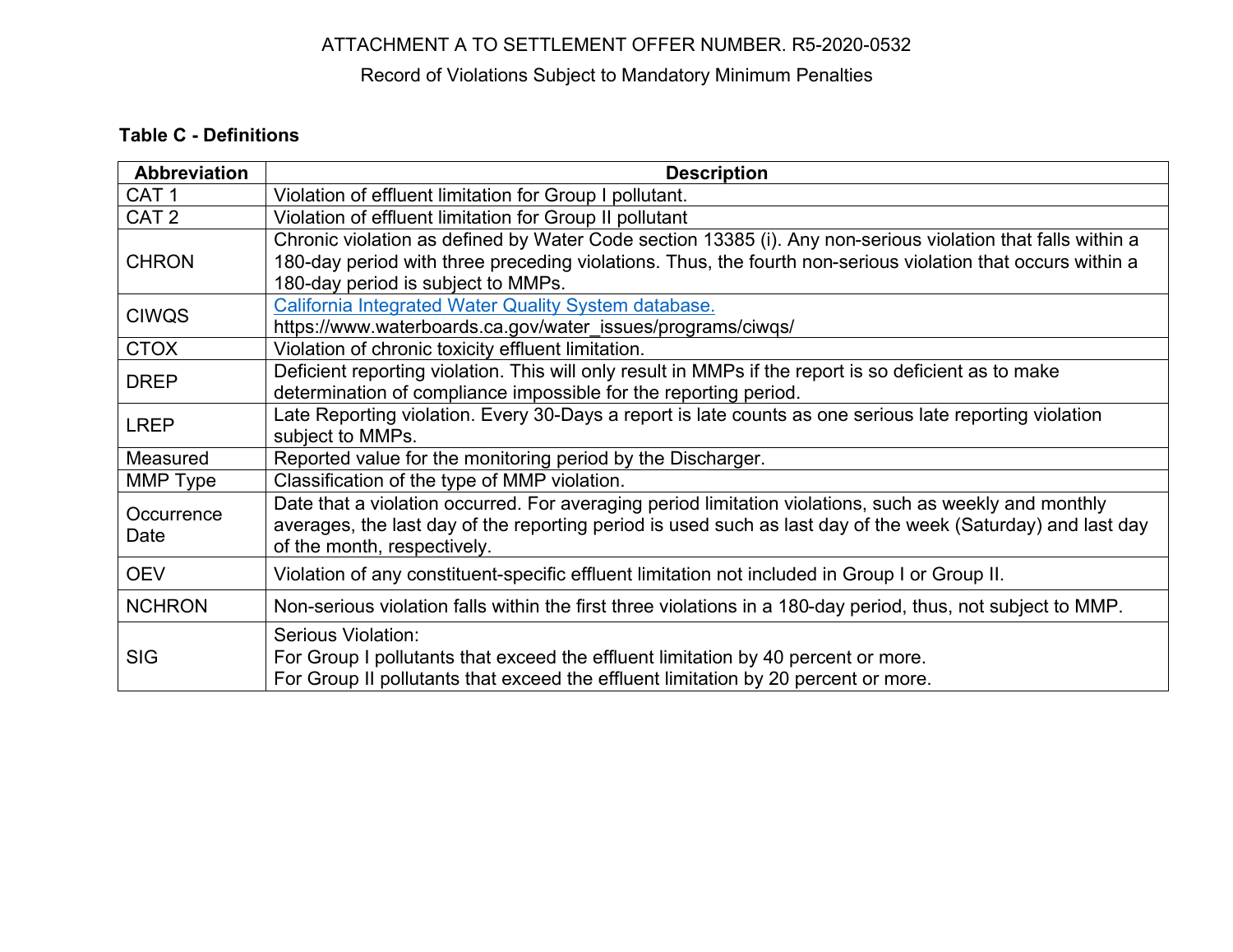# **ACCEPTANCE OF CONDITIONAL RESOLUTION AND WAIVER OF RIGHT TO HEARING; (proposed) ORDER**

Union Pacific Railroad Company EPL No. R5-2020-0532

By signing below and returning this Acceptance of Conditional Resolution and Waiver of Right to Hearing (Acceptance and Waiver) to the Central Valley Regional Water Quality Control Board (Central Valley Water Board), the Union Pacific Railroad Company (Discharger) hereby accepts the "Offer to Participate in Expedited Payment Letter Program" (Conditional Offer), incorporated herein by reference, and waives the right to a hearing before the Central Valley Water Board to dispute the allegations of violations described in Attachment A.

The Discharger agrees that the Conditional Offer shall serve as a complaint pursuant to Article 2.5 of the California Water Code and that no separate complaint is required for the Central Valley Water Board to assert jurisdiction over the alleged violations through its Chief Prosecutor. The Discharger agrees to pay the penalties required by California Water Code section 13385(h) and/or (i), in the sum of \$6,000 (Expedited Payment Amount), which shall be deemed payment in full of any civil liability pursuant to Water Code section 13385 that otherwise might be assessed for the violations described in Attachment A. The Discharger understands that this Acceptance and Waiver waives its right to contest the allegations in Attachment A and the amount of civil liability assessed for the violations.

The Discharger understands that this Acceptance and Waiver does not address or resolve liability for any violation that is not specifically identified in Attachment A.

Upon execution by the Discharger, the completed Acceptance and Waiver shall be returned via email or U.S. mail to:

> Michael Collins, Water Resources Control Engineer NPDES Permitting/Compliance and Enforcement 364 Knollcrest Drive, Suite 205 Redding, CA 96002 Phone: (530) 224-4785 [Michael.Collins@waterboards.ca.gov](mailto:michael.collins@waterboards.ca.gov)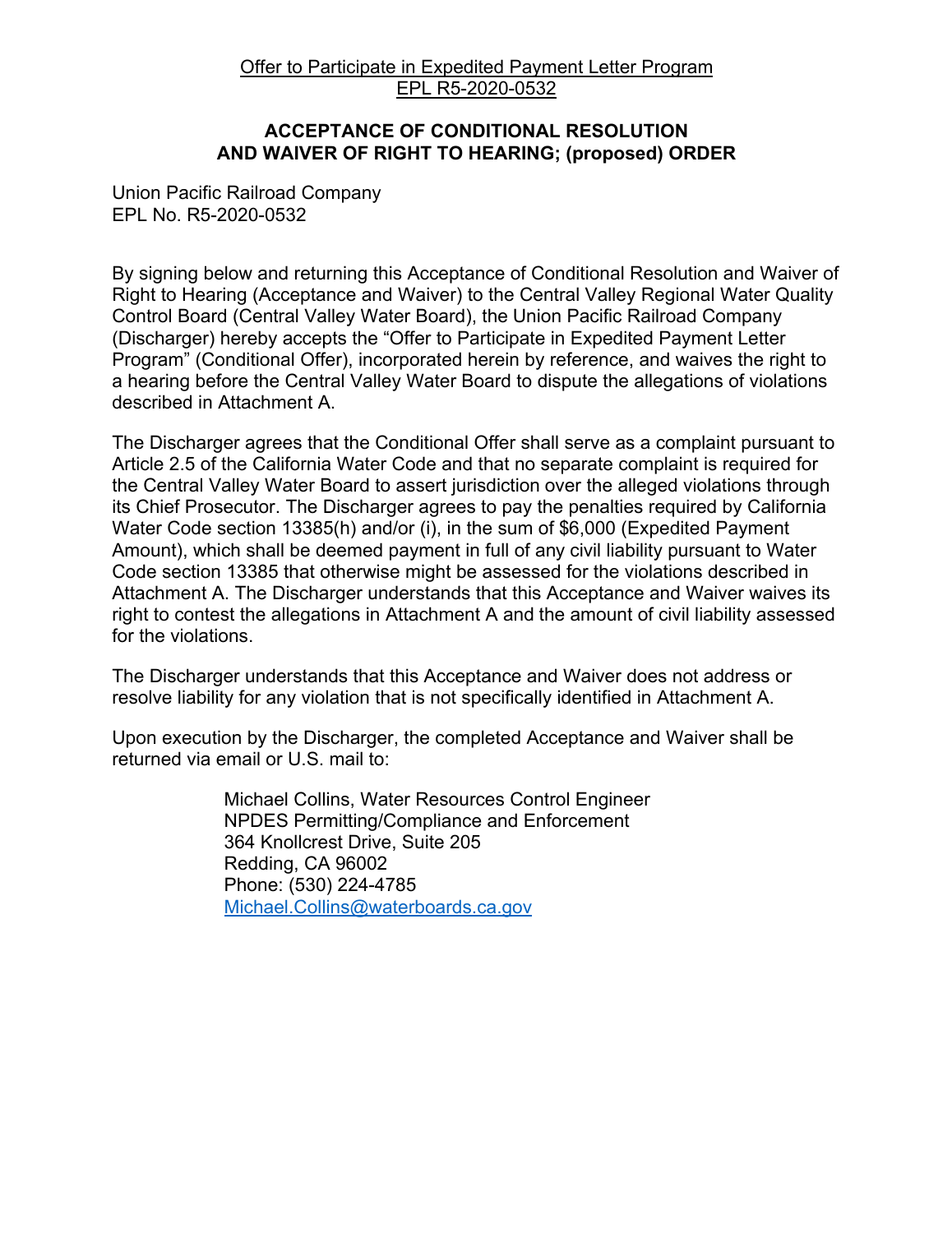#### Offer to Participate in Expedited Payment Letter Program EPL R5-2020-0532

The Discharger understands that federal regulations set forth at title 40, Code of Federal Regulations, section 123.27(d)(2)(iii) require the Central Valley Water Board to publish notice of and provide at least thirty (30) days for public comment on any proposed resolution of an enforcement action addressing NPDES permit violations. Accordingly, this Acceptance and Waiver, prior to execution by the Central Valley Water Board Executive Officer, will be published as required by law for public comment.

If no comments are received within the notice period that causes the Central Valley Water Board Executive Officer to question the Expedited Payment Amount, the Central Valley Water Board Executive Officer or his designee will execute this Acceptance and Waiver.

The Discharger understands that if significant comments are received in opposition to the Expedited Payment Amount, the offer on behalf of the Central Valley Water Board to resolve the violations set forth in the NOV may be withdrawn. In that circumstance, the Discharger will be advised of the withdrawal and an administrative civil liability complaint may be issued and the matter may be set for a hearing before the Central Valley Water Board. For such a liability hearing, the Discharger understands that this Acceptance and Waiver executed by the Discharger will be treated as a settlement communication and will not be used as evidence in that hearing.

The Discharger further understands that once the Acceptance and Waiver is executed by the Central Valley Water Board Executive Officer or his designee, the full payment required by the deadline set forth below is a condition of this Acceptance and Waiver. In accordance with California Water Code section 13385(n)(1) and California Water Code section 13385.1(c)(1), funds collected for violations of effluent limitations and reporting requirements pursuant to sections 13385 and 13385.1 shall be deposited in the State Water Pollution Cleanup and Abatement Account. Accordingly, the \$6,000 liability shall be paid by a cashier's or certified check made out to the "State Water Pollution Cleanup and Abatement Account". The Discharger may choose to submit the full payment with the Waiver. However, the payment must be submitted to the State Water Resources Control Board no later than thirty (30) calendar days after the date the Acceptance and Waiver is executed by the Central Valley Water Board Executive Officer or his designee.

Please mail the check to:

State Water Resources Control Board, Accounting Office Attn: EPL R5-2020-0532 Payment PO Box 1888 Sacramento, California, 95812-1888

The Discharger shall also provide a copy of the wavier form and check via email to the Central Valley Water Board ([Michael.Collins@waterboards.ca.gov](mailto:michael.collins@waterboards.ca.gov)).